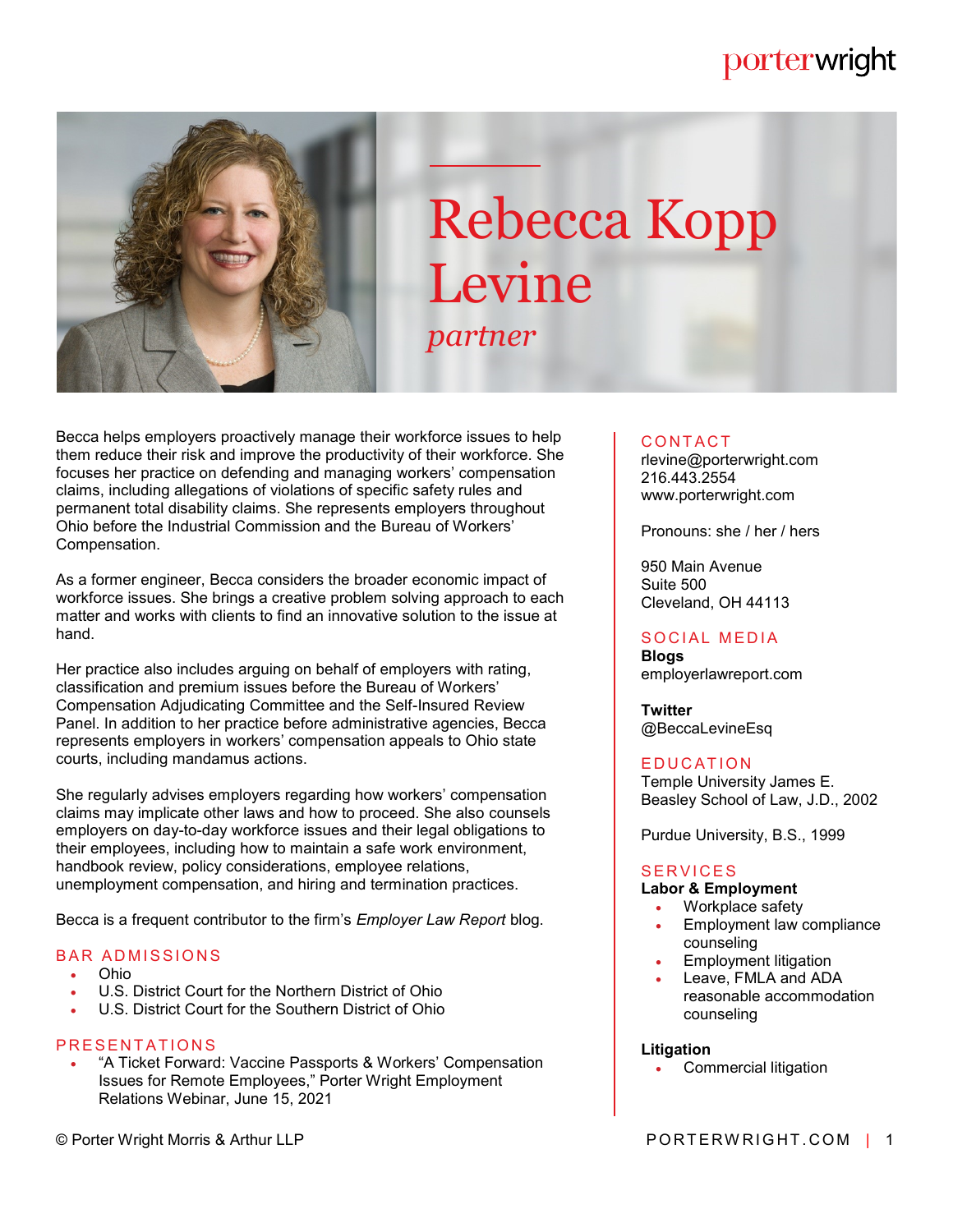- . "The Changing Landscape of Ohio's Workers' Compensation Laws," Porter Wright Employment Relations Webinar, Nov. 18, 2020
- "Returning to Work: Retail, Restaurant & Other Consumer-Facing Sectors Encountering the New Normal," Porter Wright, May 28, 2020
- "Creating a Master Plan: Your Workers' Compensation Guide," Porter Wright Employment Relations Seminar, Sept. 20, 2019
- "Workers' Compensation Case Law Update," 2017 Advanced Workers' Compensation Medical/Legal Seminar, Cleveland Metropolitan Bar Association, Dec. 1, 2017
- "Handling the Workers' Compensation Case from Start to Finish," National Business Institute, Nov. 6, 2017
- "He Slimed Me! Workers' Compensation Update," Porter Wright Employment Relations Seminar, Oct. 12, 2017
- "A Slam Dunk? OSHA's Regulations and Drug Testing Compliance," Porter Wright Employment Relations Seminar, Oct. 5, 2016
- "Legislative and Case Law Update," NBI Advanced Workers' Compensation Seminar, Nov. 19, 2014
- "Third Party and Subrogations Claims," NBI Seminar, December 2013
- "Ghost Stories: What Is Happening Now In Workers' Compensation?" Porter Wright Employment Relations Seminar, October 2013
- "Stopping the Flood of Intentional Tort," Porter Wright Employment Relations Seminar, May 23, 2013
- "Stopping the Flood of Intentional Tort," Akron Area SHRM Annual Legal and Legislative Conference, May 2013
- "Claims Handling Strategies and Defending Workers' Compensation Cases," "What Really Happens at Those Legal Hearings," Sterling Education Services, Inc. Advanced Workers' Compensation Seminar, Sept. 12, 2012
- "Watch for the Warning Signs: Managing Workers' Compensation Fraud," Porter Wright Employment Relations Seminar, May 10, 2012

#### PUBLICATIONS

- "NFL limits off-duty conduct to tackle Covid—Can your business?," *Bloomberg Law*, Sept. 2, 2020
- "Offering reinstatement for withdrawal of discrimination claims is not retaliation," *Ohio Employment Law Letter*, March 2019
- "Voluntary abandonment doctrine strengthened by Ohio Supreme Court," *Ohio Employment Law Letter*, October 2018
- "Extending lunch break for exercising is not a reasonable accommodation," *Ohio Employment Law Letter*, September 2018
- "Doctrine of voluntary abandonment of employment as a defense to TTD compensation does not apply to minor violations of written work rules," *Ohio Employment Law Letter*, May 2018
- "Injured workers cannot unilaterally dismiss employers' appeals in workers' compensation litigation," *Ohio Employment Law Letter*, November 2017
- "Caught sleeping on the job Lose your job," *Ohio Employment Law Letter*, October 2017
- "Abatement of 'substantial aggravation condition' is not appealable to court," *Ohio Employment Law Letter*, July 2017